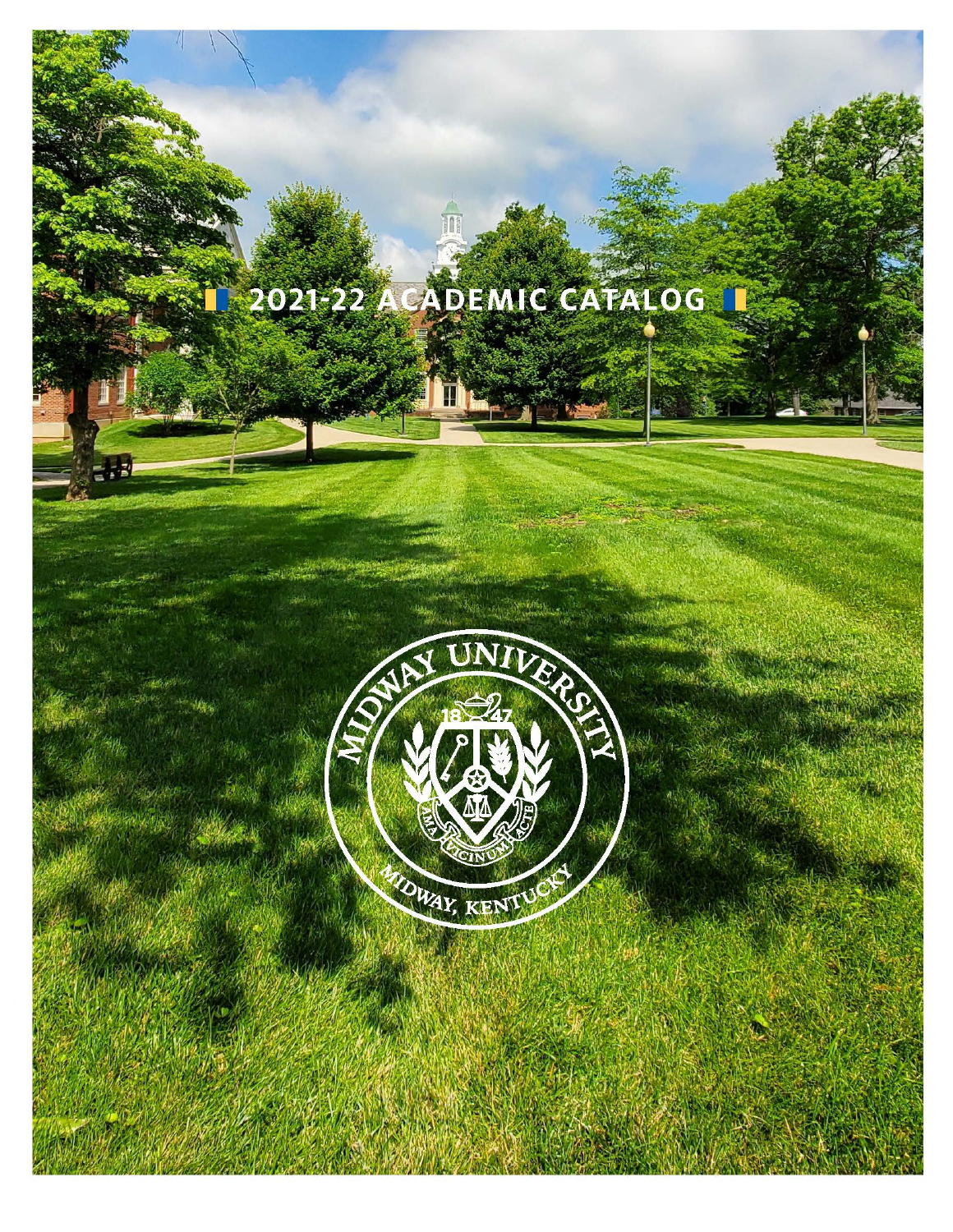# **Table of Contents**

| The minor in mathematics requires a minimum of 18 semester hours. At least 6 semester hours must |  |
|--------------------------------------------------------------------------------------------------|--|
| be selected from courses numbered 300 or higher.                                                 |  |

# <span id="page-1-0"></span>**Courses**

# <span id="page-1-1"></span>**Minor Requirements**

# <span id="page-1-2"></span>**MTH 220 - Calculus I**

Calculus I is a standard introductory calculus course: limits and continuity; differentiation; applications of derivatives in a variety of situations; definite and indefinite integration; applications of integrals in a variety of situations; derivatives and integrals of certain transcendental functions. Prerequisites: MTH 140 and MTH 143 with a minimum grade of C or a suitable test score, ACT Math score of 27 (minimum) or equivalent SAT Math score.

**Grade Basis:** Letter Grade **Credit hours:** 4.0 **Lecture hours:** 4.0

### **Prerequisites:**

- MTH 140 College Algebra
- MTH 143 Trigonometry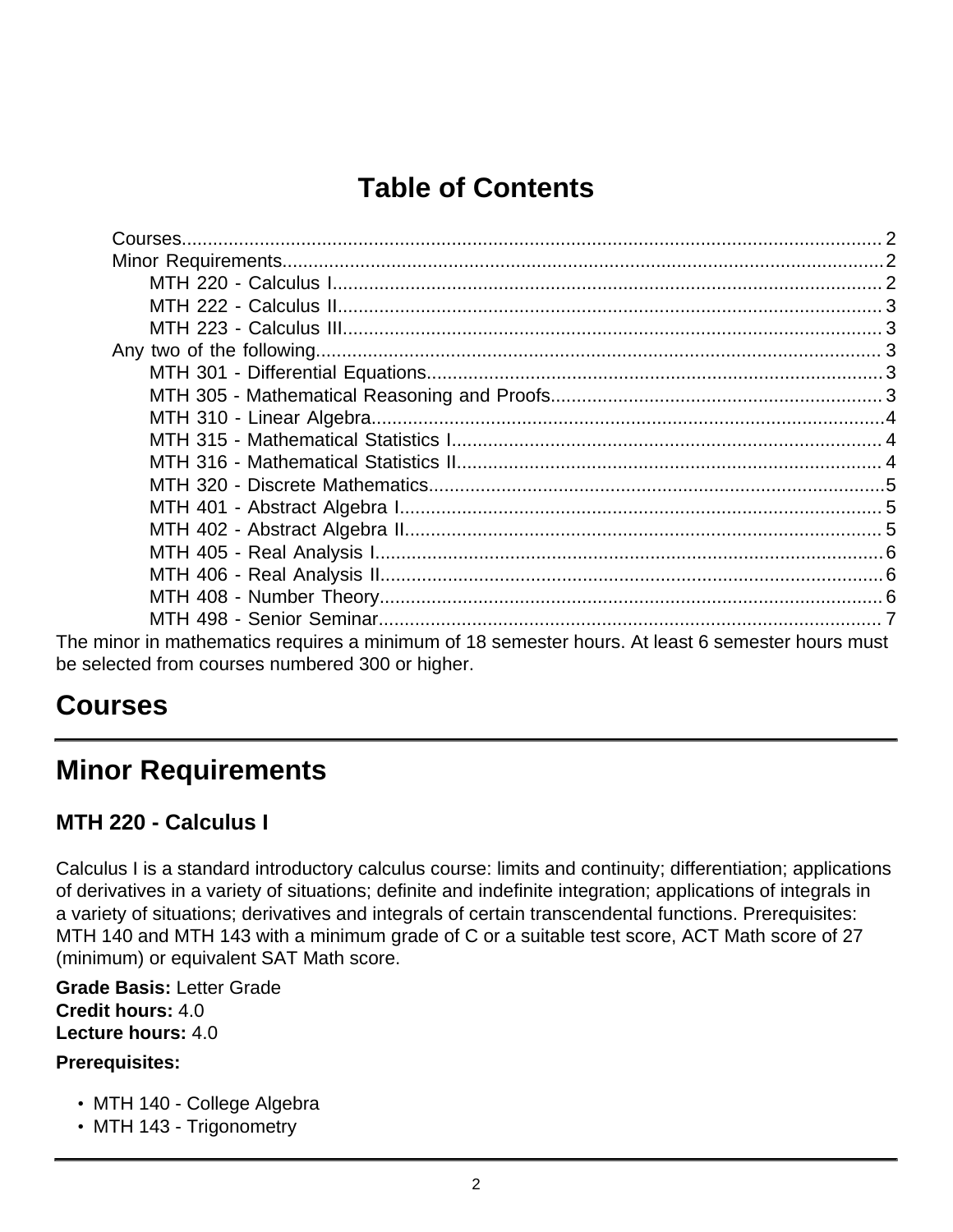## <span id="page-2-0"></span>**MTH 222 - Calculus II**

Calculus II covers techniques and applications of integration and the calculus of transcendental functions. Prerequisite: MTH 220.

**Grade Basis:** Letter Grade **Credit hours:** 4.0 **Lecture hours:** 4.0

#### **Prerequisites:**

• MTH 220 - Calculus I

## <span id="page-2-1"></span>**MTH 223 - Calculus III**

Calculus III covers topics in polar coordinates, vector calculus, partial differentiation and multiple integrals. Prerequisite: MTH 222.

**Grade Basis:** Letter Grade **Credit hours:** 4.0 **Lecture hours:** 4.0

#### **Prerequisites:**

• MTH 222 - Calculus II

# <span id="page-2-2"></span>**Any two of the following**

# <span id="page-2-3"></span>**MTH 301 - Differential Equations**

An investigation into the solution of ordinary equations including, but not limited to, the following: equations of order one via separation of variables, homogeneous coefficients, integrating factors, and substitution; linear equations via matrix methods and differential operators; transform methods; and series solutions. Both analytic and numerical solutions will be considered. Application of methods to the fields of science and mathematics will be an important part of this course. Prerequisite: MTH 222.

**Grade Basis:** Letter Grade **Credit hours:** 3.0 **Lecture hours:** 3.0

#### **Prerequisites:**

• MTH 222 - Calculus II

## <span id="page-2-4"></span>**MTH 305 - Mathematical Reasoning and Proofs**

Transition to advanced mathematics is designed to help students learn the principles of mathematical reasoning and the writing of proofs. It is designed for students planning to take advanced mathematics courses. Topics include active reading of mathematics, problem-solving, logical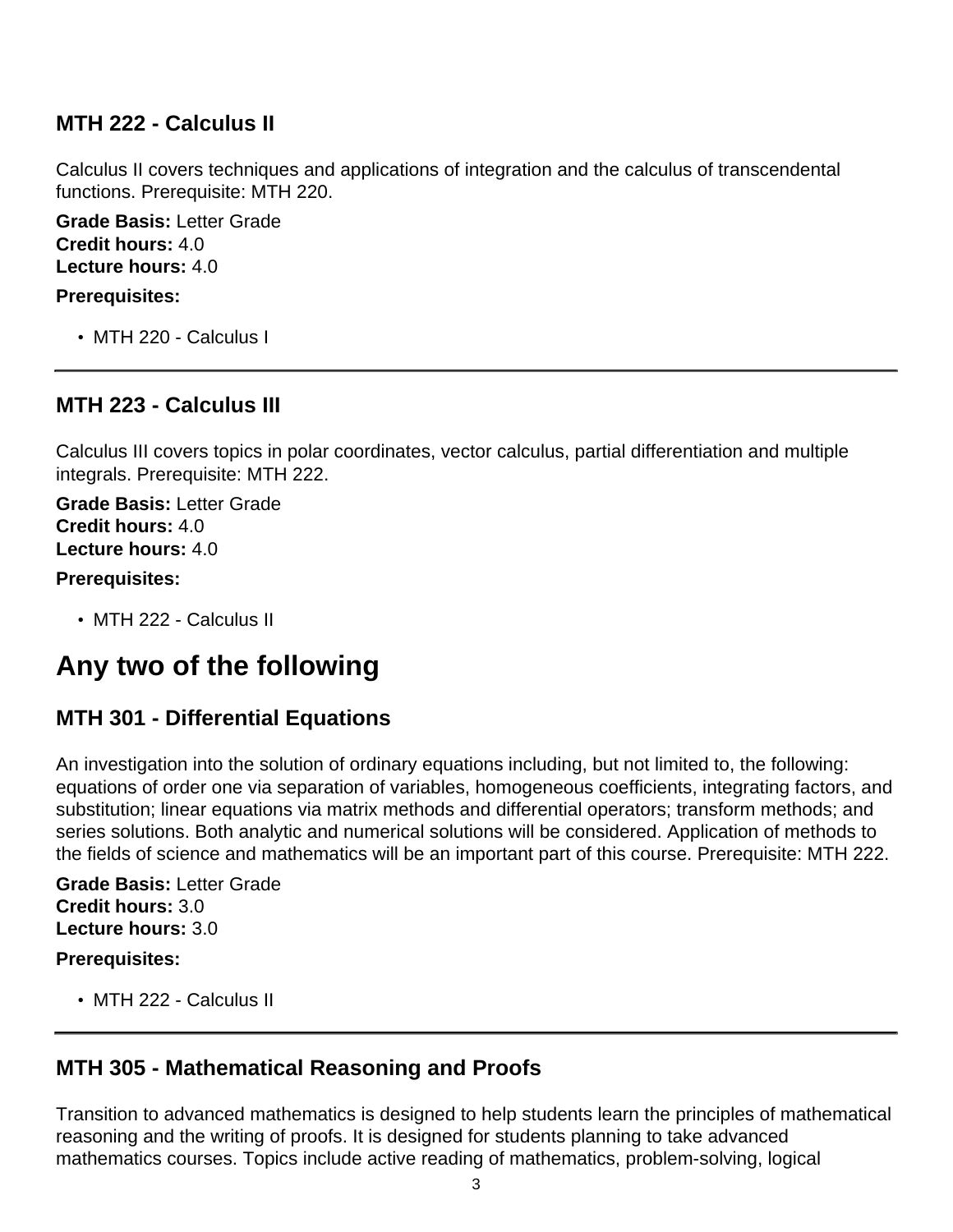reasoning and communication of mathematics, direct and indirect proofs, and proof by induction. Corequisite or prerequisite: MTH 222.

**Grade Basis:** Letter Grade **Credit hours:** 3.0 **Lecture hours:** 3.0

#### **Prerequisites:**

• MTH 222 - Calculus II

## <span id="page-3-0"></span>**MTH 310 - Linear Algebra**

This first course in abstract mathematics also covers topics which have powerful practical applications. Linear algebra is a study of linear equations and systems of linear equations. A variety of types of examples of equations and systems is considered for the development of concepts, theory and computation skills (solving systems of linear equations), matrices and vector spaces as abstract expressions of equations. Systems are studied in depth as they relate to linear equations. Prerequisite: MTH 220 with a minimum grade of C.

**Grade Basis:** Letter Grade **Credit hours:** 3.0 **Lecture hours:** 3.0

#### **Prerequisites:**

• MTH 220 - Calculus I

## <span id="page-3-1"></span>**MTH 315 - Mathematical Statistics I**

Mathematical Statistics is a calculus-based treatment of probability, random variables, discrete and continuous distributions, conditional probability, independence, moment generating functions, limit theorems, and estimation. Prerequisite: MTH 223.

**Grade Basis:** Letter Grade **Credit hours:** 3.0 **Lecture hours:** 3.0

#### **Prerequisites:**

• MTH 223 - Calculus III

# <span id="page-3-2"></span>**MTH 316 - Mathematical Statistics II**

Transformations, order statistics, point estimation, sufficient statistics, Rao-Blackwell Theorem, delta method, confidence intervals, likelihood ratio tests, applications. Prerequisite: MTH 315.

**Grade Basis:** Letter Grade **Credit hours:** 3.0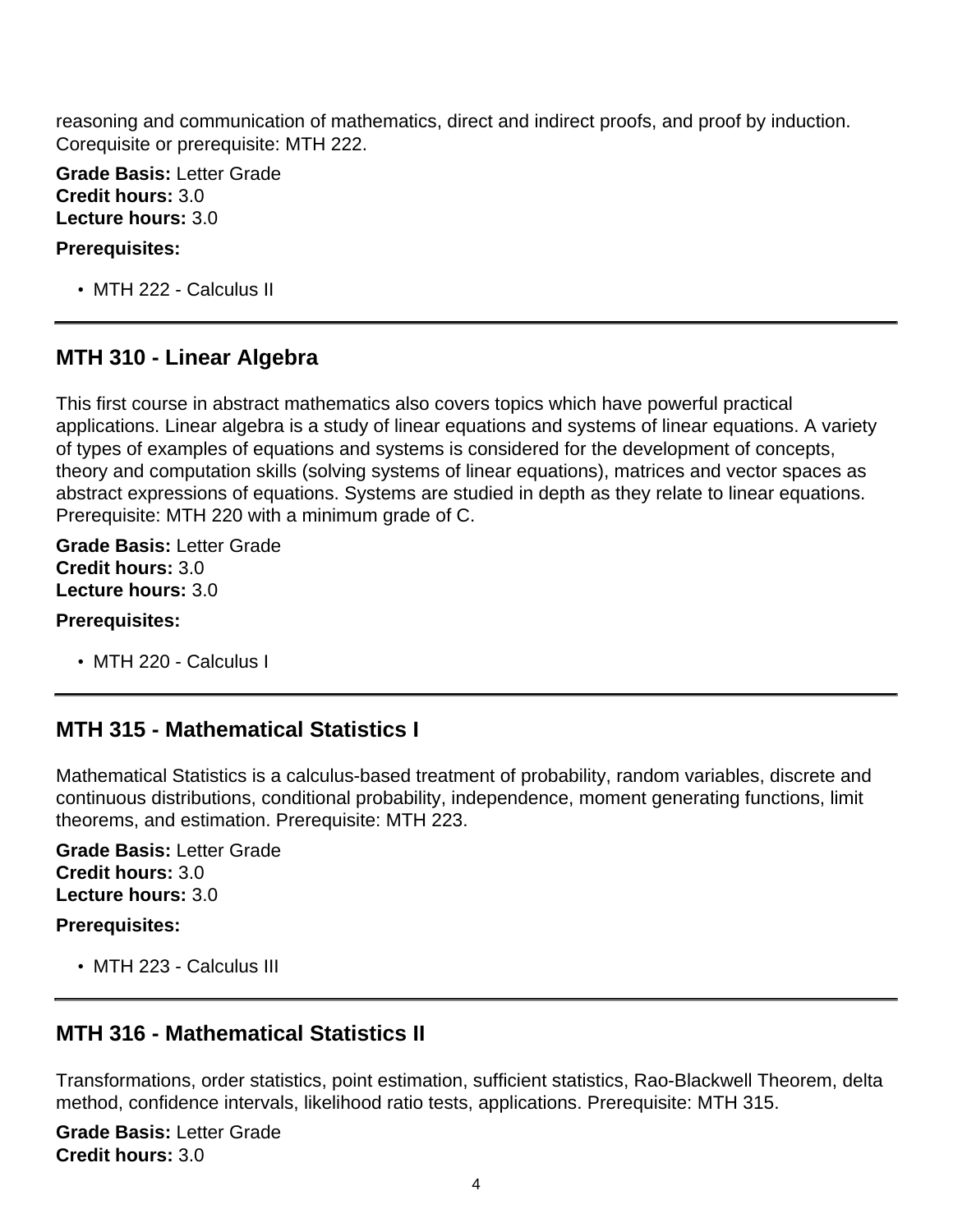## **Lecture hours:** 3.0 **Prerequisites:**

• MTH 315 - Mathematical Statistics I

## <span id="page-4-0"></span>**MTH 320 - Discrete Mathematics**

This course studies the mathematical elements of computer science including propositional logic, predicate logic, sets, functions and relations, combinatorics, mathematical induction, recursion, relations, algorithms, matrices, graphs, trees, Boolean logic, and algebraic structure, with applications. As a beginning course in abstract thinking, this course will lay a basic foundation for mathematical proofs. During the course of the semester, students will learn to recognize and express mathematical ideas graphically, numerically, symbolically, and in writing. Prerequisite: MTH 220 with a minimum grade of C.

## **Grade Basis:** Letter Grade **Credit hours:** 3.0 **Lecture hours:** 3.0

### **Prerequisites:**

• MTH 220 - Calculus I

## <span id="page-4-1"></span>**MTH 401 - Abstract Algebra I**

This course offers a study algebraic structures, beginning with groups. Group theory topics include permutation groups, cyclic groups, subgroups, normal subgroups, co-sets, quotient groups, group homomorphisms, Cayley's and Sylow's Theorems. The course includes an introduction to the algebraic structure of rings, including the topics of subrings, ideals, ring homomorphisms, and polynomial rings. This course emphasizes proof and connecting the abstract back to the concrete. Prerequisite: MTH 305 with a minimum grade of C.

**Grade Basis:** Letter Grade **Credit hours:** 3.0 **Lecture hours:** 3.0

#### **Prerequisites:**

• MTH 305 - Mathematical Reasoning and Proofs

# <span id="page-4-2"></span>**MTH 402 - Abstract Algebra II**

This course is a continuation of MTH 401 focusing on internal domains and fields. Topics include integral domains, ordered integral domains, vector spaces, quotient fields, finite fields, real and complex numbers, field extensions, constructability, and roots of polynomials. Prerequisite: MTH 401.

**Grade Basis:** Letter Grade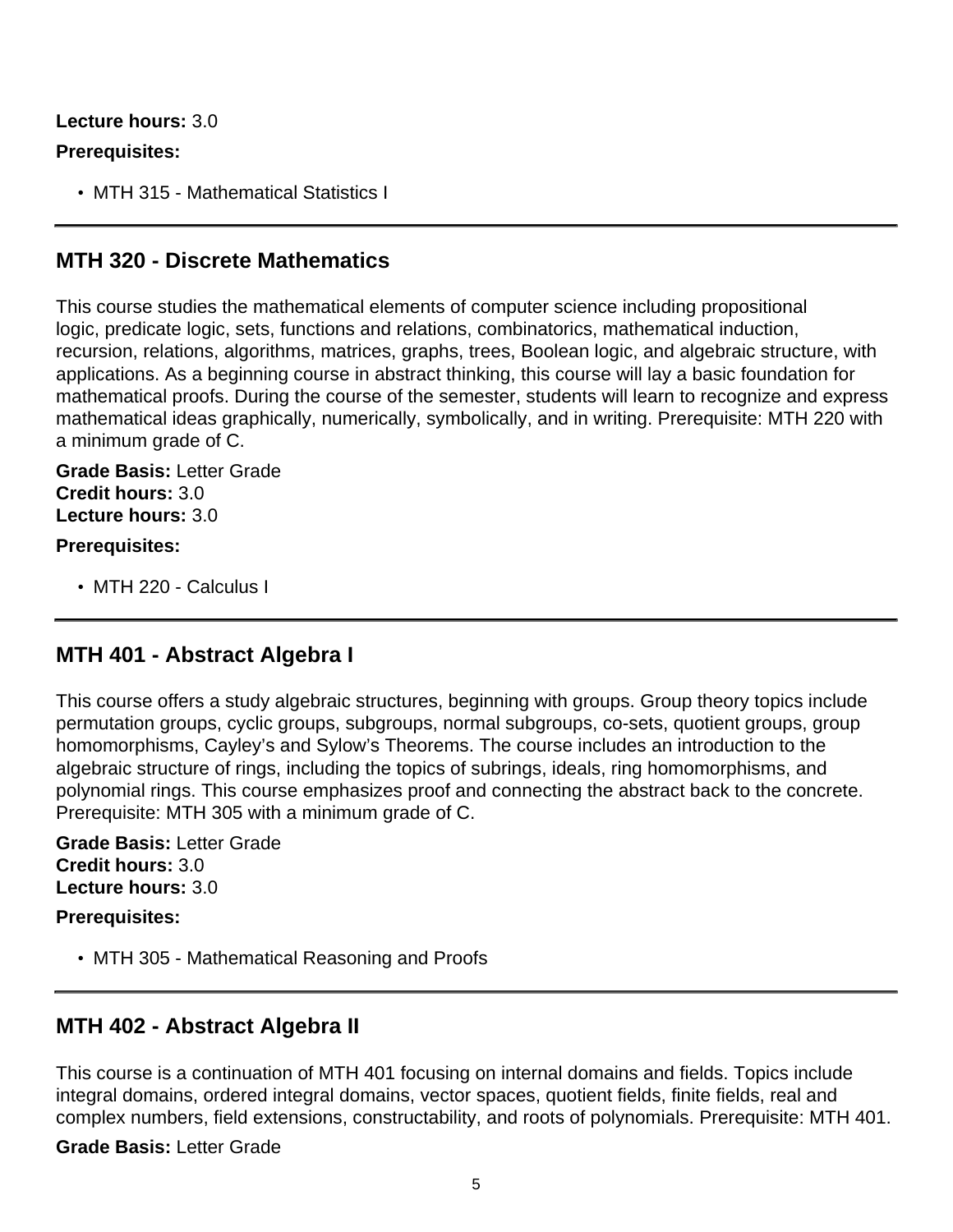**Credit hours:** 3.0 **Lecture hours:** 3.0

#### **Prerequisites:**

• MTH 401 - Abstract Algebra I

## <span id="page-5-0"></span>**MTH 405 - Real Analysis I**

This course introduces the student to a rigorous development of the real number system and theory of calculus. Topics include the real number system, sequences and series, limits and continuity, the derivative, properties of continuous functions and some theorems of calculus. Prerequisites: MTH 223 and MTH 305 with a minimum grade of C.

**Grade Basis:** Letter Grade **Credit hours:** 3.0 **Lecture hours:** 3.0

#### **Prerequisites:**

- MTH 223 Calculus III
- MTH 305 Mathematical Reasoning and Proofs

## <span id="page-5-1"></span>**MTH 406 - Real Analysis II**

This course is a continuation of MTH 405. Topics include infinite series, sequences and series of functions, uniform convergence, and the theory of integration. Prerequisites: MTH 405.

#### **Grade Basis:** Letter Grade **Credit hours:** 3.0 **Lecture hours:** 3.0

#### **Prerequisites:**

• MTH 405 - Real Analysis I

### <span id="page-5-2"></span>**MTH 408 - Number Theory**

Classical number theory which includes divisibility, prime numbers, congruencies, primitive roots, Diophantine equations, theorems of Fermat, and quadratic reciprocity, along with historical background for various problems are studied. Prerequisite: MTH 305 with a minimum grade of C.

**Grade Basis:** Letter Grade **Credit hours:** 3.0 **Lecture hours:** 3.0

#### **Prerequisites:**

• MTH 305 - Mathematical Reasoning and Proofs